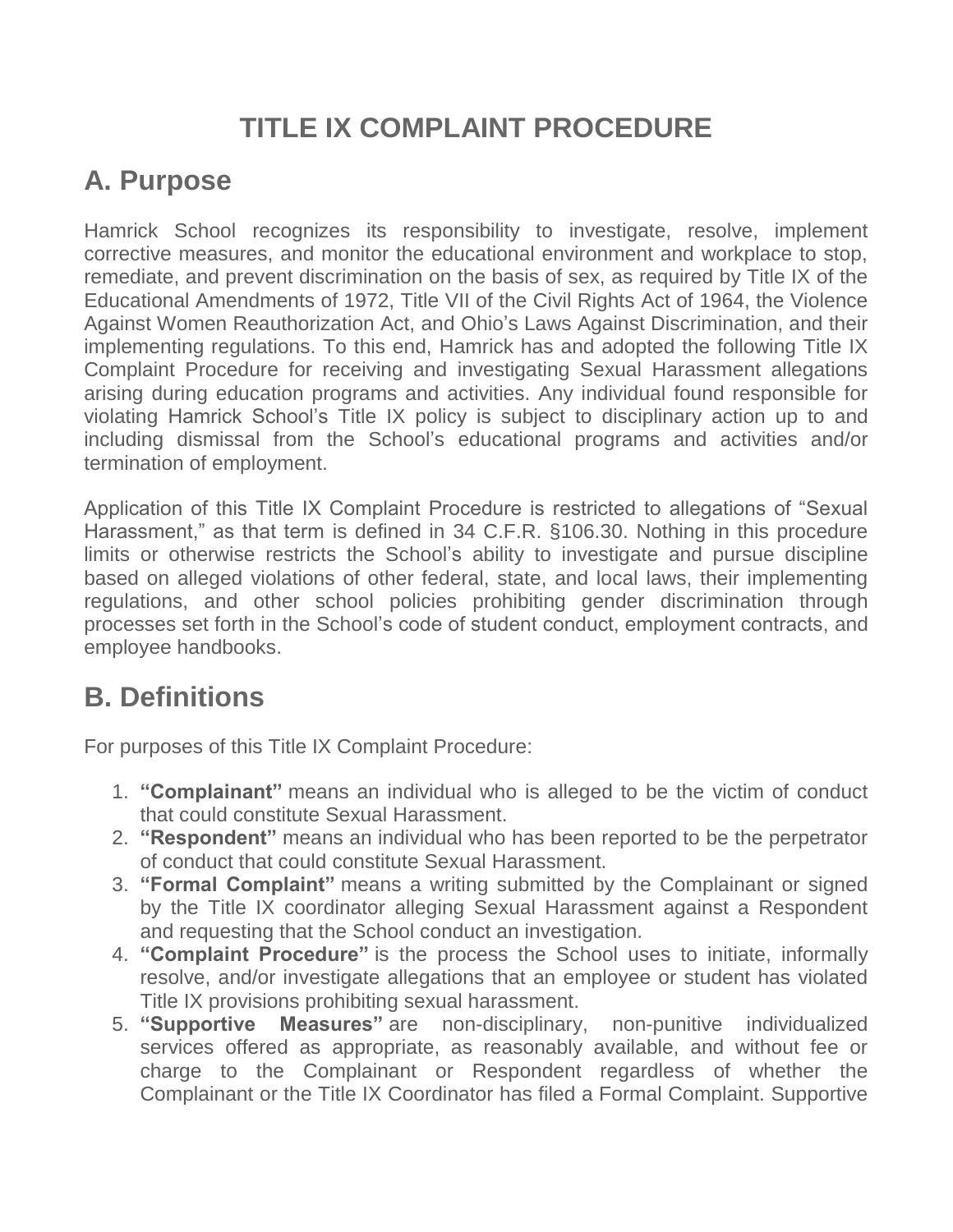Measures restore or preserve a party's access to the School's education programs and activities without unreasonably burdening the other party, as determined through an interactive process between the Title IX Coordinator and the party. Supportive Measures include measures designed to protect the safety of all parties and/or the School's educational environment and/or to deter Sexual Harassment or retaliation. Supportive measures may include, but are not limited to, (i) counseling and other medical assistance, (ii) extensions of deadlines or other course-related adjustments, (iii) modifications of work or class schedules, (iv) leaves of absence, (v) increased security or monitoring of certain areas of campus, and (vi) imposition of orders prohibiting the parties from contacting one another in housing or work situations. Determinations about whether to impose a one-way no contact order must be made on a case-by-case basis. If supportive measures are not provided, the Title IX Coordinator must document in writing why this was clearly reasonable under the circumstances.

- 6. **"Summary Suspension"** means an emergency suspension of a student Respondent pending investigation and resolution of disciplinary proceedings.
- 7. **"Sexual Harassment,"** for purposes of these Title IX Complaint Procedures, occurs when a Respondent engages in the following discriminatory conduct on the basis of sex:
	- o **Quid pro quo harassment**. A Hamrick School employee conditioning the provision of an aid, benefit, or service of the School on an individual's participation in unwelcome sexual conduct.
	- o **Hostile environment**. Unwelcome conduct that a reasonable person would find to be so severe, pervasive, and objectively offensive that it effectively denies a person equal access to the School's educational programs or activities or Hamrick School employment.
	- o **Sexual assault**. Sexual assault includes the following conduct:
		- i. **Nonconsensual sexual intercourse**. Any actual or attempted sexual intercourse (anal, oral, or vaginal), however slight, with any object or body part, by a person upon another person, that is without Consent and/or by force. Sexual intercourse includes anal or vaginal penetration by a penis, tongue, finger, or object, or oral copulation by mouth to genital contact or genital to mouth contact.
		- ii. **Nonconsensual sexual contact**. Any actual or attempted sexual touching, however slight, with any body part or object, by a person upon another person that is without Consent and/or by force. Sexual touching includes any bodily contact with the breasts, groin, mouth, or other bodily orifice of another individual, or any other bodily contact in a sexual manner.
		- iii. **Incest**. Sexual intercourse or sexual contact with a person known to be related to them, either legitimately or illegitimately, as an ancestor, descendant, brother, or sister of either wholly or half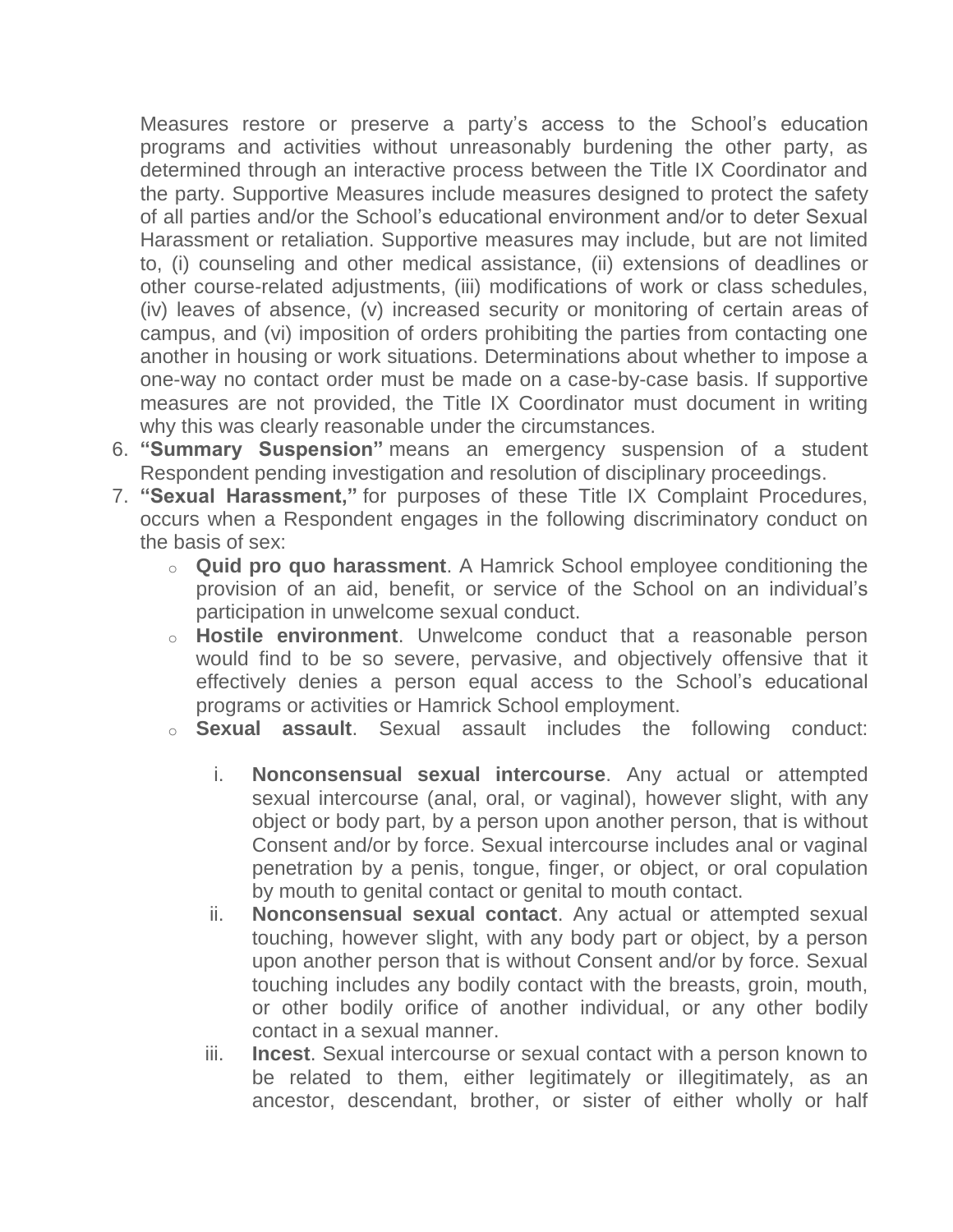related. Descendant includes stepchildren, and adopted children under the age of eighteen (18).

- iv. **Statutory rape**. Consensual intercourse between a person who is eighteen (18) years of age or older, and a person who is under the age of sixteen (16).
- v. **Domestic violence**. Physical violence, bodily injury, assault, the infliction of fear of imminent physical harm, sexual assault, or stalking committed by a person with whom the victim shares a child in common, by a person who is cohabitating with or has cohabitated with the victim as a spouse, by a person similarly situated to a spouse of the victim under the domestic or family violence laws of the State of Ohio, or by any other person against an adult or youth victim who is protected from that person's acts under the domestic or family violence laws of the State of Ohio.
- vi. **Dating violence**, Physical violence, bodily injury, assault, the infliction of fear of imminent physical harm, sexual assault, or stalking committed by a person (i) who is or has been in a social relationship of a romantic or intimate nature with the victim; and (ii) where the existence of such a relationship shall be determined based on a consideration of the following factors:
	- a. The length of the relationship;
	- b. The type of relationship; and
	- c. The frequency of interaction between the persons involved in the relationship.
- vii. **Stalking**. Engaging in a course of conduct directed at a specific person that would cause a reasonable person to (i) fear for their safety or the safety of others; or (ii) suffer substantial emotional distress.
- 8. **"Title IX Coordinator"** is the individual responsible for processing Title IX complaints and conducting and/or overseeing formal investigations and informal resolution processes under this Complaint Procedure. Among other things, the Title IX Coordinator is responsible for:
	- a. Accepting and processing all Title IX reports, referrals, and Formal Complaints.
	- b. Executing and submitting a Formal Complaint when appropriate and necessary.
	- c. Handling requests for confidentiality.
	- d. Determining during the Complaint Procedure (i) whether a Formal Complaint should be dismissed either in whole or in part, and if so, (ii) providing notice to both parties about why dismissal was necessary or desirable, and (iii) referring the complaint to the appropriate disciplinary authority for proceedings outside the jurisdiction of Title IX.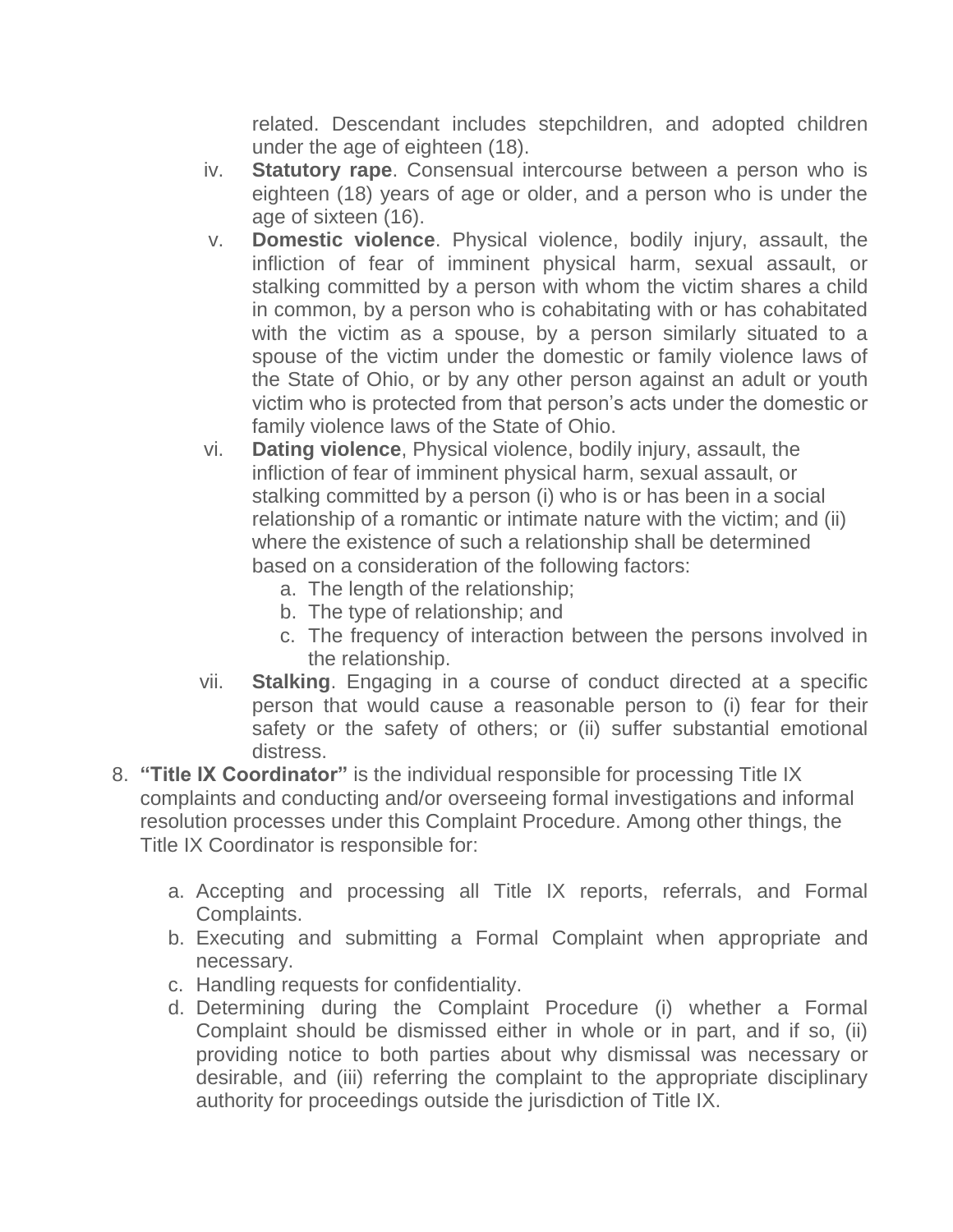- e. Maintaining accurate records of all complaints, reports, and referrals, and retaining investigation files, complaints, reports, and referrals in compliance with the applicable records retention schedules or federal or state law, whichever is longer.
- f. Conducting investigations or assigning and overseeing investigations.
- g. Engaging in an interactive process with both parties to identify and provide supportive measures that ensure during the investigation and disciplinary processes that the parties have equitable access to education programs and activities and are protected from further discrimination or retaliation.
- h. Upon completion of an investigation, issuing or overseeing the issuance of a final investigation report to the parties and the appropriate disciplinary authority in compliance with this Complaint Procedure.
- i. Recommending non-disciplinary corrective measures to stop, remediate, and/or prevent recurrence of discriminatory conduct to disciplinary authorities and other Hamrick School administrators.

## **C. Principles for Title IX Complaint Procedure**

- 1. Respondent shall be presumed not responsible for the alleged conduct unless or until a determination of responsibility is reached after completion of the complaint and disciplinary processes.
- 2. Before imposing discipline, the School is responsible for gathering and presenting evidence to a neutral and unbiased decision maker establishing responsibility for a Title IX violation by a preponderance of the evidence.
- 3. The School shall treat both the Complainant and Respondent equitably by providing Complainant with remedies against Respondent who has been found responsible for Sexual Harassment through application of the institution's Title IX complaint and applicable Title IX disciplinary procedures and by providing Respondent with Title IX procedural safeguards contained in these Title IX Complaint Procedures and in the applicable Title IX disciplinary procedures.
- 4. The investigator shall base investigation results on all relevant evidence, including both exculpatory and inculpatory evidence.
- 5. Formal and informal resolutions will be pursued within reasonably prompt timeframes with allowances for temporary delays and extensions for good cause shown. Grounds for temporary delay include, but are not limited to school breaks or closures. Good cause supporting a request for an extension includes, but is not limited to: a party, a party's advisor, a decision maker, mediator, or a witness being unavailable, concurrent law enforcement activity, and the need for language assistance or accommodation of disabilities. Both parties will receive written notice of any temporary delay or extension for good cause with an explanation of why the action was necessary.
- 6. A Respondent found responsible for engaging in Sexual Harassment may receive discipline up to and including dismissal from the School.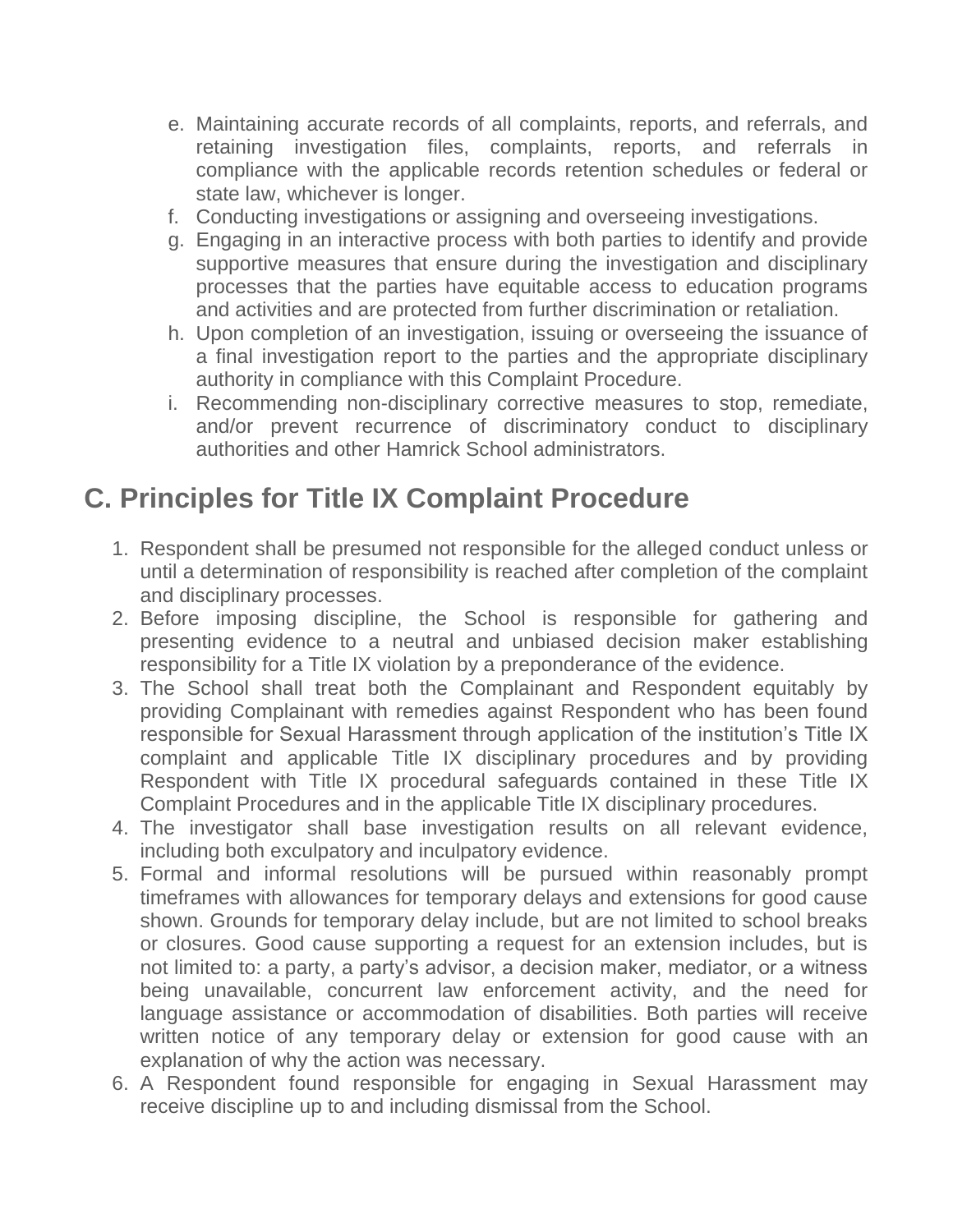An employee found responsible for Sexual Harassment may receive discipline up to and including dismissal from employment.

In proceedings against an employee Respondent, the parties may appeal the Employee Disciplinary Decision to the School Director.

- 7. The Title IX Administrator may not require, allow, rely upon, or otherwise use questions or evidence that seeks disclosure of privileged communications, unless the privilege has been effectively waived by the holder. This provision applies, but is not limited to information subject to the following:
	- a. Spousal/domestic partner privilege;
	- b. Attorney-Client and attorney work product privileges;
	- c. Privileges applicable to members of the clergy and priests;
	- d. Privileges applicable to medical providers, mental health therapists, and counsellors;
	- e. Privileges applicable to sexual assault and domestic violence advocates.

## **D. Title IX Administrators – Free from bias – Training requirements**

- 1. Title IX Administrators shall perform their duties free from bias or conflicts.
- 2. Title IX Administrators shall undergo training on the following topics:
	- a. The definition of Sexual Harassment under these procedures,
	- b. The scope of the Hamrick School's educational programs and activities,
	- c. How to conduct an investigation,
	- d. How to serve impartially without prejudgment of facts, conflicts of interest, or bias,
	- e. Use of technology used during an investigation or hearing,
	- f. The relevance of evidence and questions, and
	- g. Effective report writing.

# **E. Filing a Complaint**

Any employee, student, applicant, or visitor who believes that they have been the subject of Sexual Harassment should report the incident or incidents to the School's Title IX Coordinator identified below. If the complaint is against the Title IX Coordinator, the Complainant should report the matter to the School Director's office for referral to an alternate designee.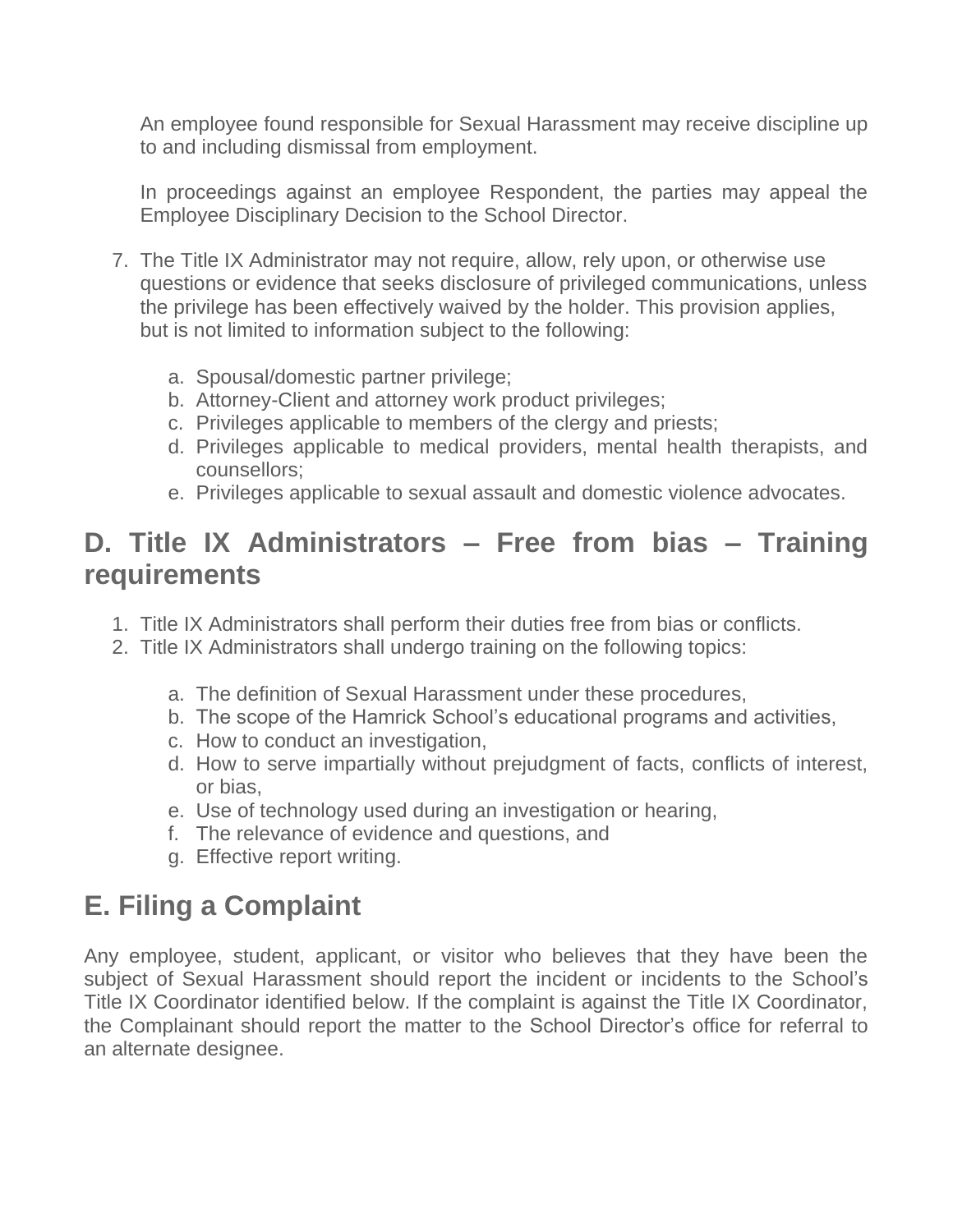**Name:** Igor Kutserman **Title:** Title IX Coordinator **Office:** Financial Aid Office **Address:** 1156 Medina Rd, Medina OH 44256 **Phone:** (330) 239-2229, ext 233 **Email:** [ikutserman@hamrickschool.edu](mailto:ikutserman@hamrickschool.edu)

#### **Confidentiality**

- 1. The School will seek to protect the privacy of the Complainant to the fullest extent possible, consistent with the legal obligation to investigate, take appropriate remedial and/or disciplinary action, and comply with the federal and state law, as well as Hamrick School's policies and procedures. Although the School will attempt to honor Complainants' requests for confidentiality, it cannot guarantee complete confidentiality. Determinations regarding how to handle requests for confidentiality will be made by the Title IX Coordinator.
- 2. The Title IX Coordinator will inform and attempt to obtain consent from the Complainant before commencing an investigation of alleged Sexual Harassment. If a Complainant asks that their name not be revealed to the Respondent or that the School not investigate the allegation, the Title IX Coordinator will inform the Complainant that maintaining confidentiality may limit the School's ability to fully respond to the allegations and that retaliation by the Respondent and/or others is prohibited. If the Complainant still insists that their name not be disclosed or that the School not investigate, the Title IX Coordinator will determine whether the School can honor the request and at the same time maintain a safe and nondiscriminatory environment for all members of the School community, including the Complainant. Factors to be weighed during this determination may include, but are not limited to:
	- a. The seriousness of the alleged Sexual Harassment;
	- b. The age of the Complainant;
	- c. Whether the Sexual Harassment was perpetrated with a weapon;
	- d. Whether the Respondent has a history of committing acts of Sexual Harassment or violence or has been the subject of other Sexual Harassment or violence complaints or findings;
	- e. Whether the Respondent threatened to commit additional acts of Sexual Harassment or violence against the Complainant or others; and
	- f. Whether relevant evidence about the alleged incident can be obtained through other means (*e.g.,* security cameras, other witnesses, physical evidence).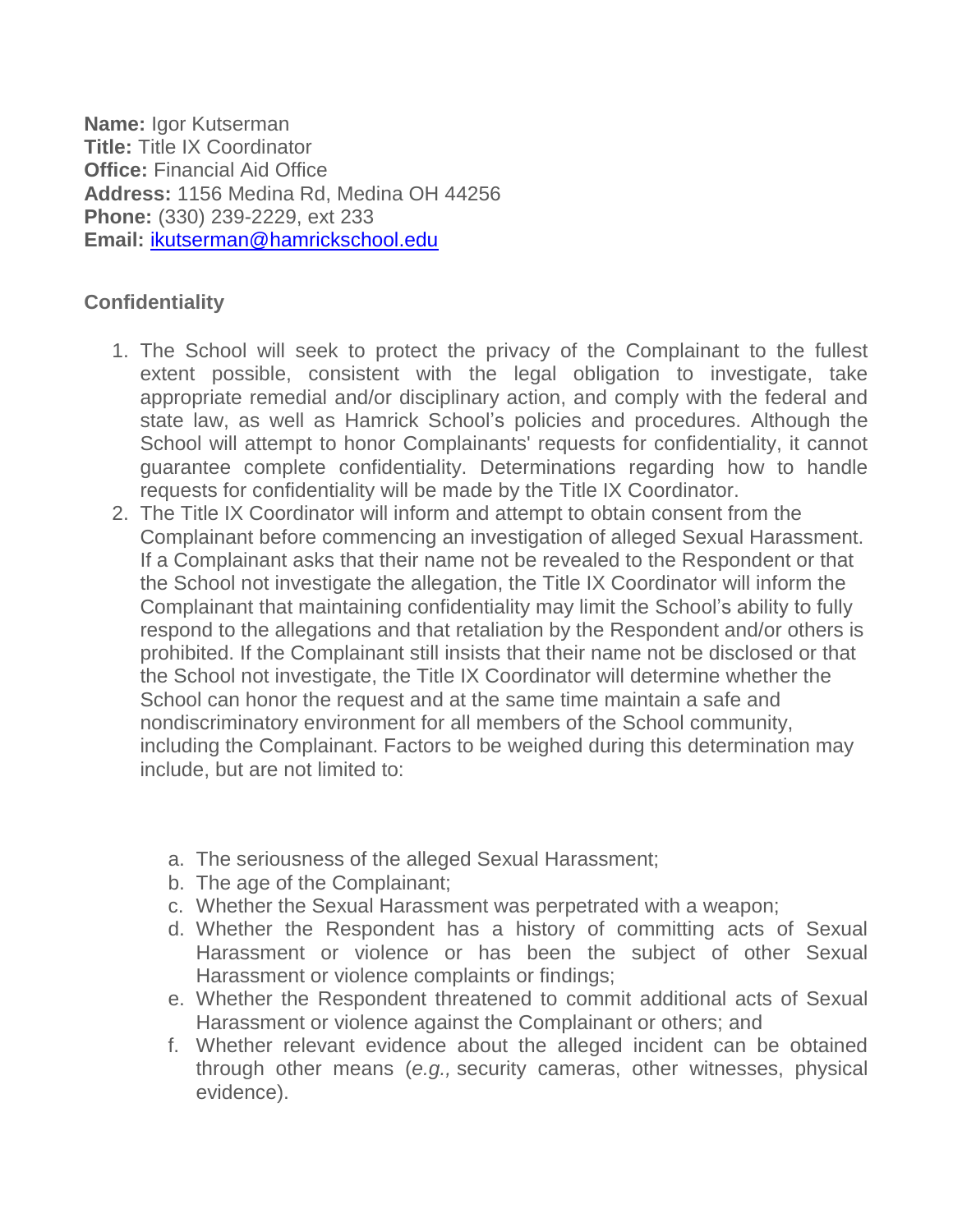- 3. If the School is unable to honor a Complainant's request for confidentiality, the Title IX Coordinator will notify the Complainant of the decision and ensure that Complainant's identity is disclosed only to the extent reasonably necessary to effectively conduct and complete the investigation in compliance with this Complaint Procedure.
- 4. If the School decides not to conduct an investigation or take disciplinary action because of a request for confidentiality, the Title IX Coordinator will evaluate whether other measures are available to address the circumstances giving rise to the complaint and prevent their recurrence, and implement such measures if reasonably feasible.

# **F. Complaint Resolution**

The Title IX resolution processes are initiated when the Title IX Coordinator's Office receives a written complaint alleging that a Respondent(s) sexually harassed a Complainant and requesting that the School initiate an investigation (a Formal Complaint). A Formal Complaint must be either submitted by the Complainant or signed by the Title IX Coordinator on behalf of the Complainant. Formal complaints submitted to the Title IX Coordinator may be resolved through either informal or formal resolution processes. The School will not proceed with either resolution process without a Formal Complaint.

For purposes of this Title IX Complaint Procedure, the Complainant must be participating in or attempting to participate in a Hamrick School's education program or activity at the time the Formal Complaint is filed.

1. Informal Resolution:

Under appropriate circumstances and if the impacted and responding parties agree, they may voluntarily pursue informal resolution during the investigation of a concern. Informal resolution is not appropriate when the allegations involve a mandatory reporting situation, an immediate threat to the health, safety or welfare of a member of the School community, or in cases where an employee is alleged to have sexually harassed a student.

If an informal resolution is appropriate, the impacted party and the responding party may explore remedies or resolution through:

- o Guided conversations or communications conducted by the Title IX coordinator or a mutually agreed upon third party;
- o Structured resolution process conducted by a mediator; or
- o Voluntarily agreed on alterations to either or both of the parties' work or class schedules or student housing arrangements.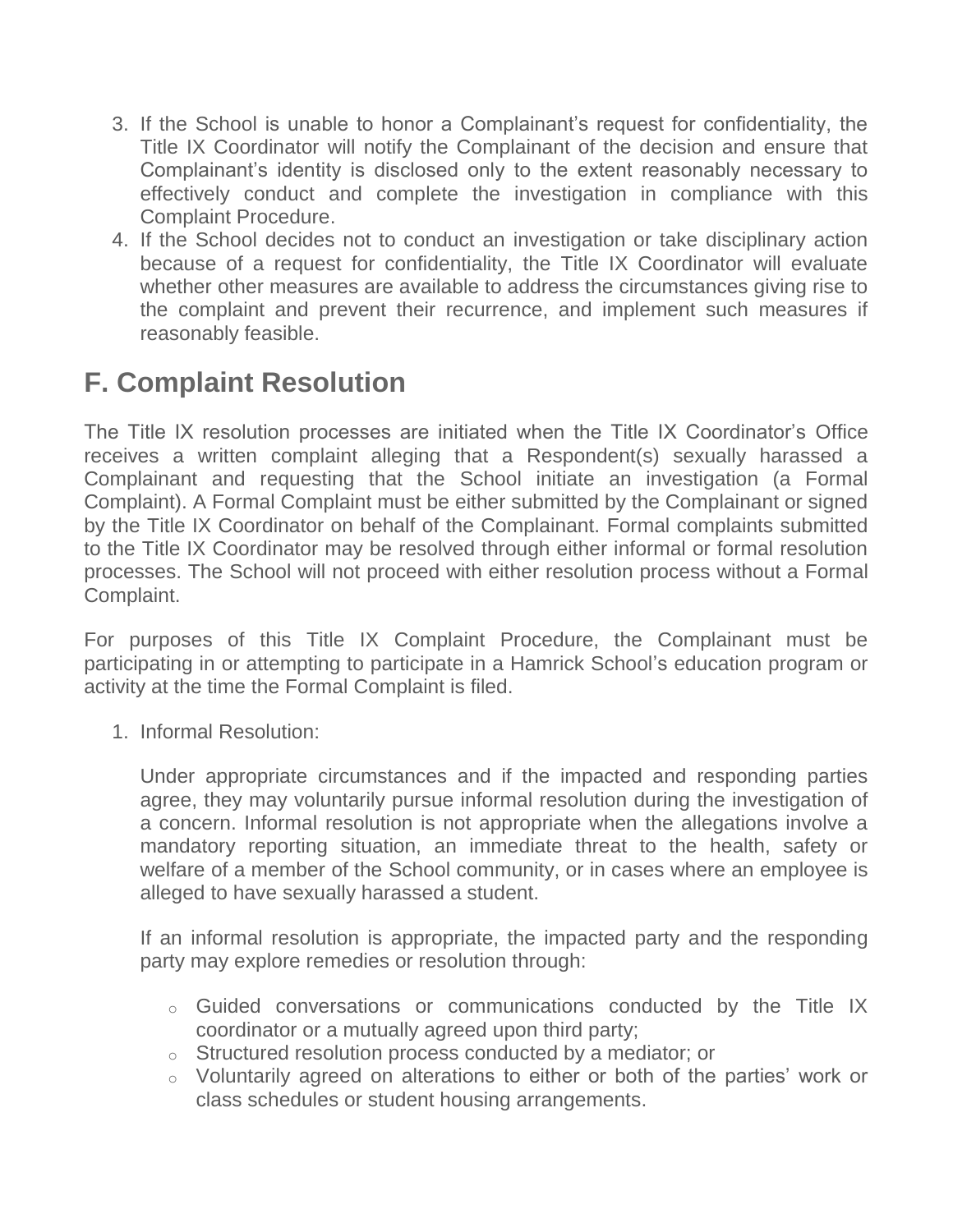If the parties agree to an informal resolution process, the School will commence the process within 30 days after the parties agree to this option and conclude within 60 days of beginning that process; subject to reasonable delays and extensions for good cause shown. The informal process is voluntary. Either the impacted or responding party may withdraw from the informal resolution process at any time, at which point the formal investigation process will resume.

If the impacted and responding party voluntarily resolves a report, the School will record the terms of the resolution in a written agreement signed by both parties and provide written notice to both parties that the report has been closed.

2. Formal Resolution:

Formal resolution means that the Complainant's allegations of Sexual Harassment will be subjected to a formal investigation by an impartial and unbiased investigator. The investigator will issue a report of the investigation findings. Upon completion of the investigation, the investigator will submit the final investigation report to the appropriate disciplinary authority to determine whether disciplinary proceedings are warranted.

#### **G. Emergency Removal**

If a student Respondent poses an immediate threat to the health and safety of the student population or an immediate threat of significant disruption to Hamrick School operations, the School representative may summarily suspend a Respondent, pending final resolution of the allegations. Nothing in the Complaint Procedure prohibits the School from placing employees on administrative leave pending final resolution of the allegations.

#### **H. Investigation Notices**

Upon receiving a Formal Complaint and determining that allegations comport with Title IX claims, the School will provide the parties with the following notices containing the following information:

- 1. Notice of formal and informal resolution processes. A description of the School's complaint resolution procedures, including the informal resolution procedure.
- 2. The investigator will serve the Respondent and the Complainant with a Notice of Investigation in advance of the initial interview with the Respondent to allow the Respondent sufficient time to prepare a response to the allegations and to inform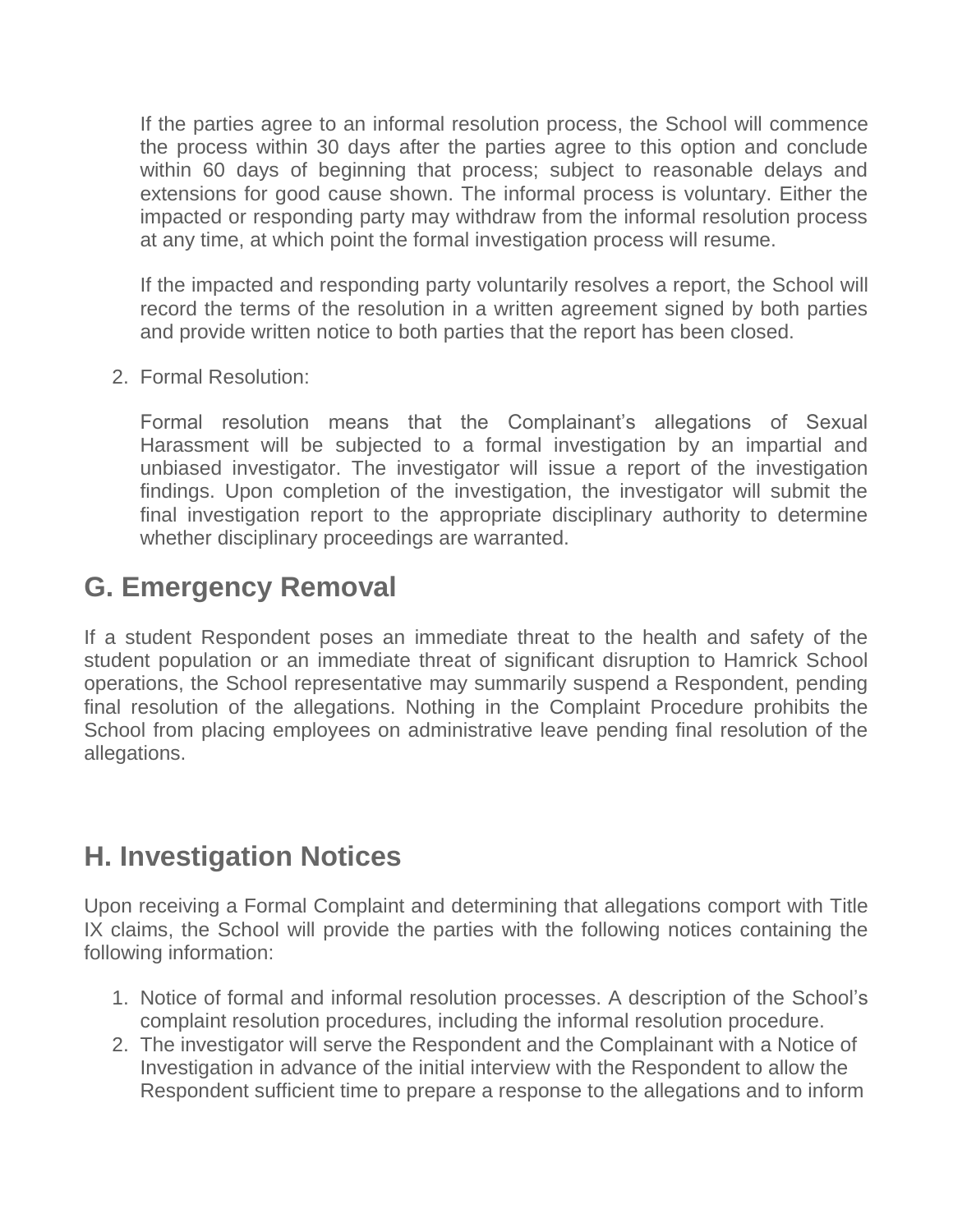the Complainant that the School has commenced an investigation. The investigation notice will:

- a. Include the identities of the parties (if known), a description of the conduct alleged constituting Title IX Sexual Harassment, and the time and location of the incident (if known).
- b. Confirm that the Respondent is presumed not responsible for the alleged conduct and that the School will not make a final determination of responsibility until after the complaint and disciplinary processes have been completed.
- c. Inform parties that they are both entitled to have an advisor of their own choosing, who may be an attorney.
- d. Inform parties they have a right to review and inspect evidence.
- e. Inform parties about student conduct code provisions and employment policies that prohibit students and employees from knowingly submitting false information during the complaint and disciplinary processes.
- 3. Amended investigation notice. If during the course of the investigation, the School decides to investigate Title IX Sexual Harassment allegations about the Complainant or Respondent that are not included in the investigation notice, the School will issue an amended notice of investigation to both parties that includes this additional information.
- 4. Interview and meeting notices. Before any interviewing or meeting with a party about Title IX allegations, the School will provide the party with a written notice identifying the date, time, location, participants, and purpose of the interview or meeting with sufficient time for the party to prepare for the interview or meeting.

# **I. Investigation Process - Dismissal**

- 1. Mandatory dismissal. The Title IX Coordinator will dismiss the Title IX allegations, if during the course of a formal investigation under the Title IX Complaint Process, the investigator determines that the alleged misconduct in the Formal Complaint:
	- a. Does not meet the definition of Sexual Harassment under Title IX, even if proved; or
	- b. Did not occur in the context of a School Education Program or Activity; or
	- c. Occurred outside the United States.
- 2. Discretionary dismissal. The School may dismiss a Title IX claim in whole or in part, if:
	- a. The Complainant notifies the Title IX Coordinator in writing that they would like to withdraw the Formal Complaint in whole or in part;
	- b. Respondent is no longer enrolled with or employed by the School; or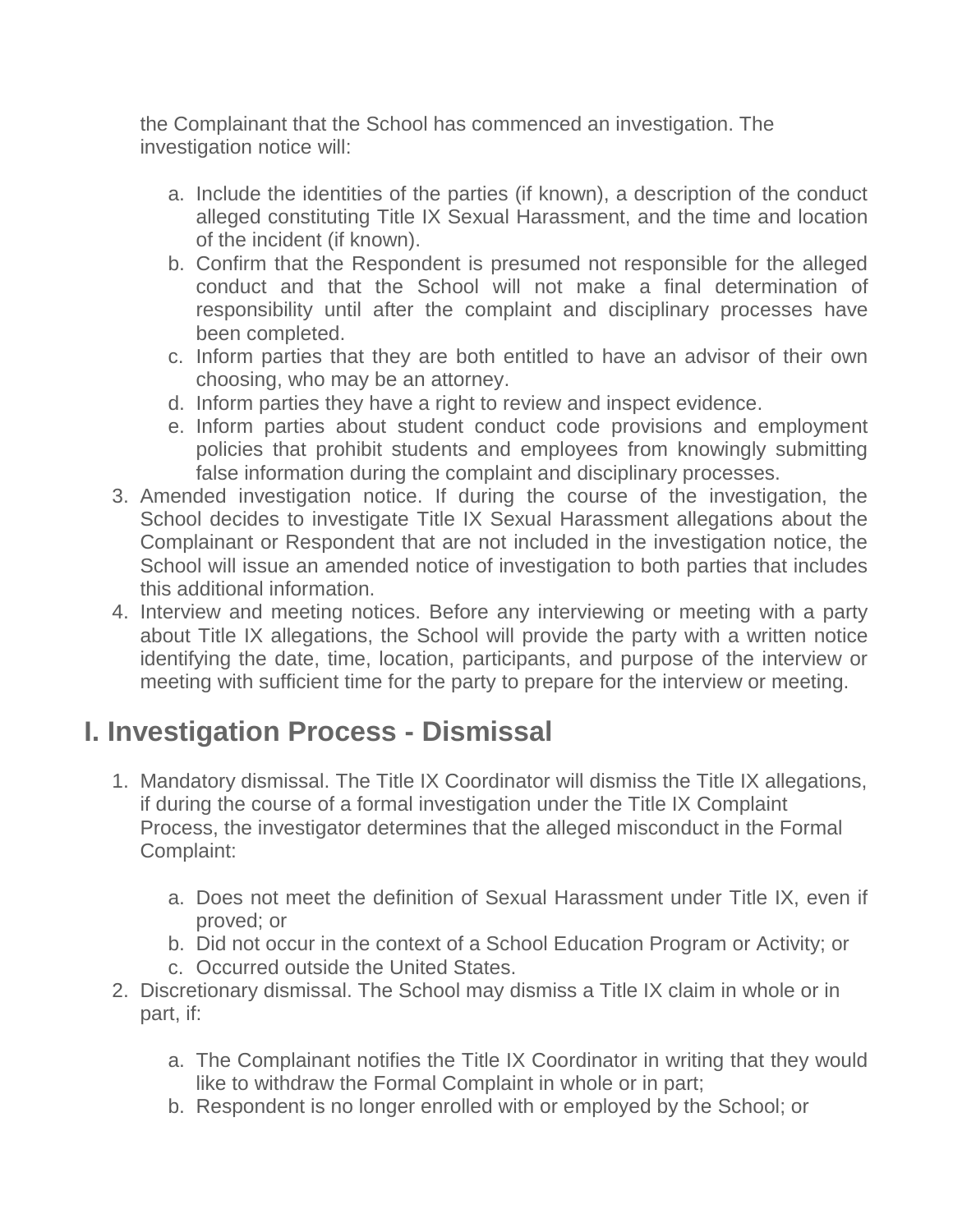- c. Specific circumstances prevent the School from gathering evidence sufficient to complete the investigation of the Title IX allegations in whole or in part.
- 3. The Title IX Coordinator will provide both parties written notice if Title IX allegations are dismissed with an explanation for the dismissal.
- 4. Mandatory or discretionary dismissal of a Title IX claim does not preclude the School from investigating and pursuing discipline based on allegations that a Respondent violated other federal or state laws and regulations, Hamrick School's conduct policies, and/or other codes and contractual provisions governing student and employee conduct.

## **J. Investigation Process – Consolidation of Formal Complaints**

When multiple Sexual Harassment allegations by or against different parties arise out of the same facts or circumstances, the School may consolidate the investigation of Formal Complaints, provided consolidation can be accomplished in compliance with confidentiality protections imposed by the Family Educational Records and Privacy Act (FERPA). This includes instances in which Complainant and Respondent have lodged Formal Complaints against one another or when allegations of sexual assault are lodged by a single Complainant against multiple Respondents, or when multiple Complainants lodge sexual assault complaints against single or multiple Respondents.

## **K. Investigation Process – Required Procedures**

During the investigation, the Investigator:

- 1. Will provide the parties with equal opportunity to present relevant statements, and other evidence in the form of fact or expert witnesses and inculpatory or exculpatory evidence.
- 2. Will not restrict the ability of either party to discuss the allegations under investigation or gather and present relevant evidence, except when a no contact order has been imposed based on an individualized and fact specific determination that a party poses a threat to the health, safety, or welfare of another party and/or witnesses or when contact with a party and/or witness is prohibited by court order. A School-imposed no contact shall be no broader than is necessary to protect the threatened party or witness and must provide the impacted party or their advisor with alternative means of gathering and presenting relevant evidence from the protected witness and/or party.
- 3. Will allow each party to be accompanied by an advisor of their choosing, who may be an attorney, to any complaint related meeting or interview. Advisors' roles during the investigation meetings or interviews will be limited to providing